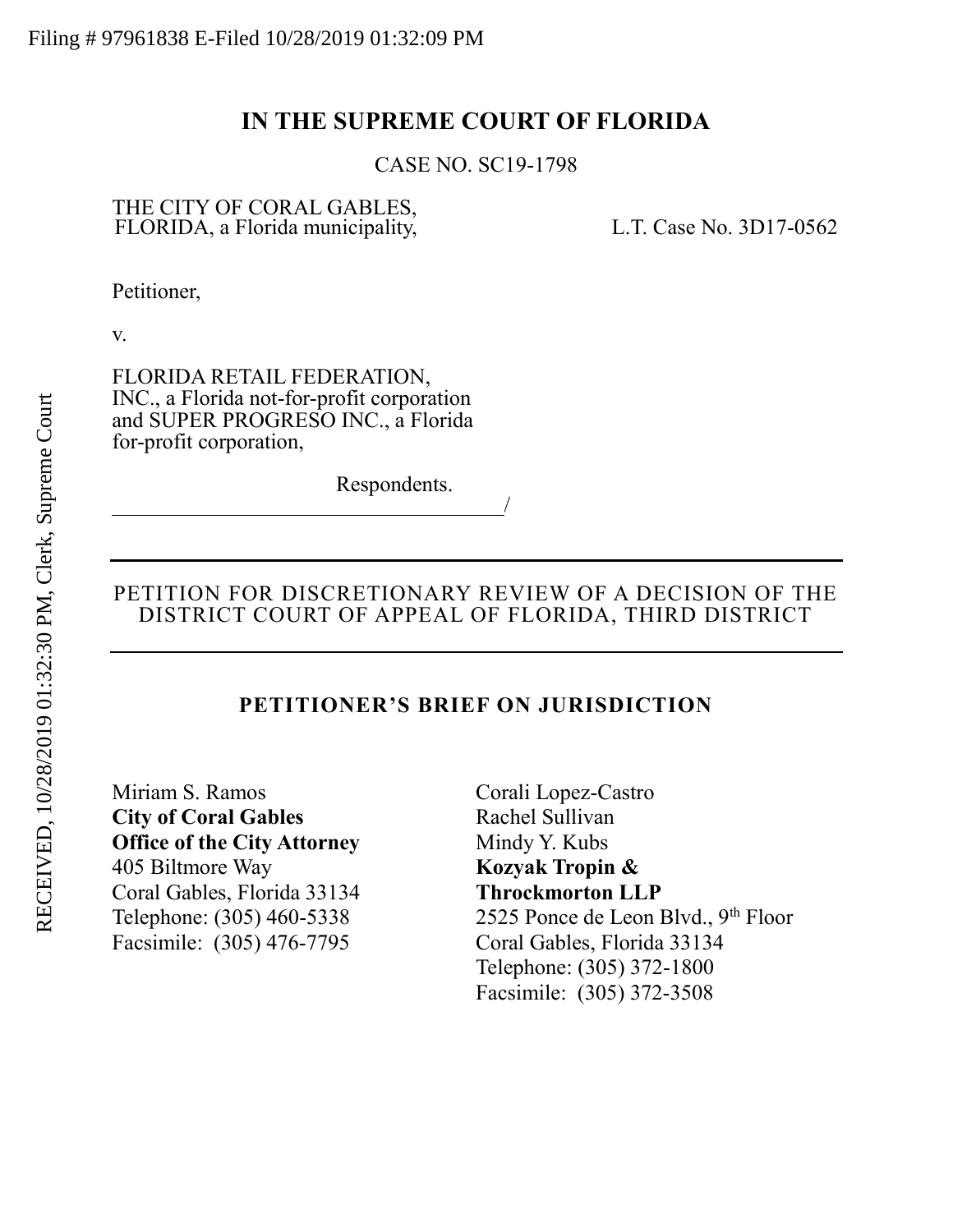# **TABLE OF CONTENTS**

| B. The Court Expressly Declared Sections 403.708(9) and 403.7033 Valid. 9 |
|---------------------------------------------------------------------------|
| C. The Third District's Opinion Will Paralyze Local Regulation. 9         |
|                                                                           |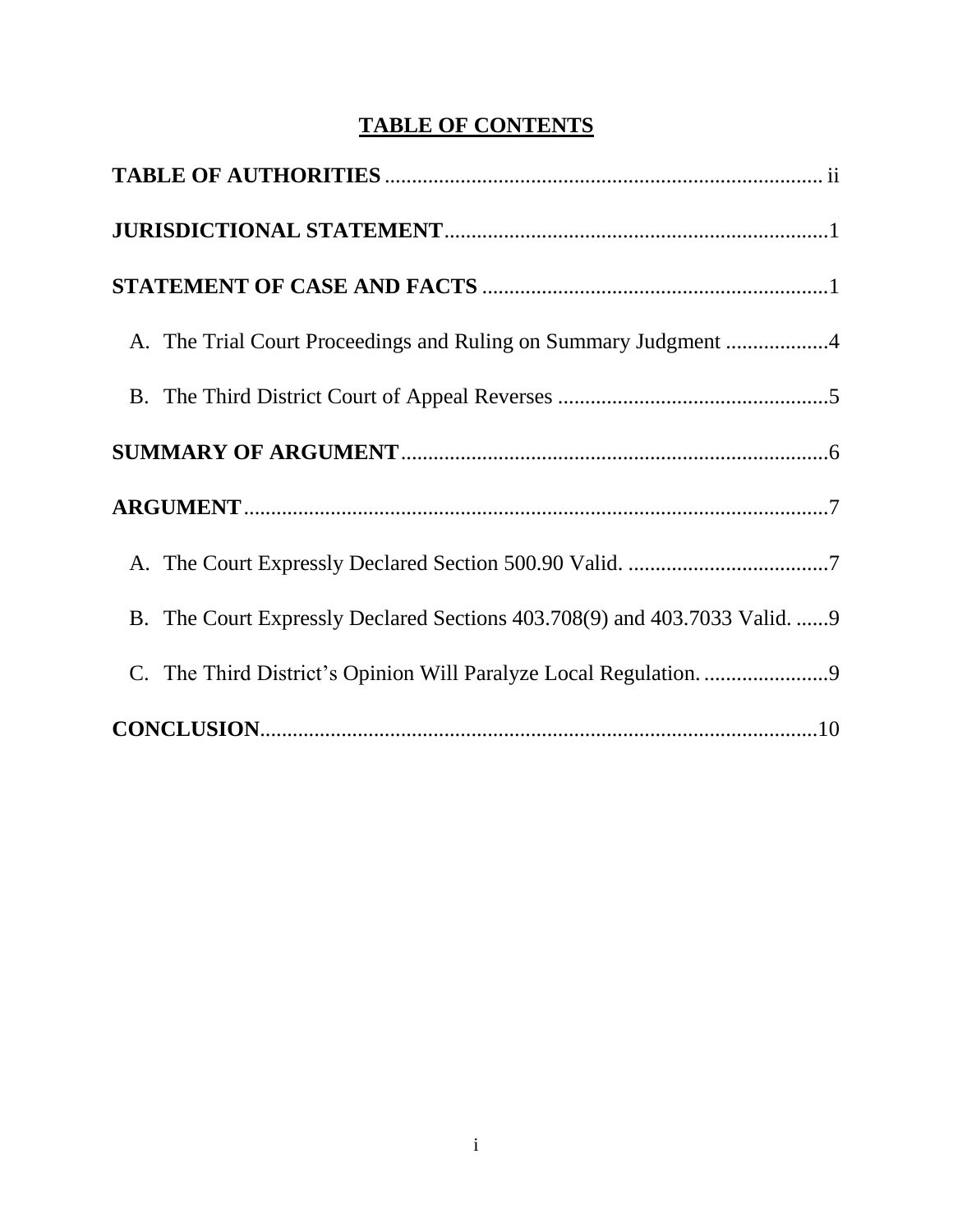# **TABLE OF AUTHORITIES**

# <span id="page-2-0"></span>**Cases**

| Florida Retail Federation, Inc. v. City of Coral Gables, |
|----------------------------------------------------------|
|                                                          |
| Lewis v. Bank of Pasco Cnty.,                            |
| State v. Cannon,                                         |
| <b>Statutes</b>                                          |
|                                                          |
|                                                          |
|                                                          |
|                                                          |
|                                                          |
|                                                          |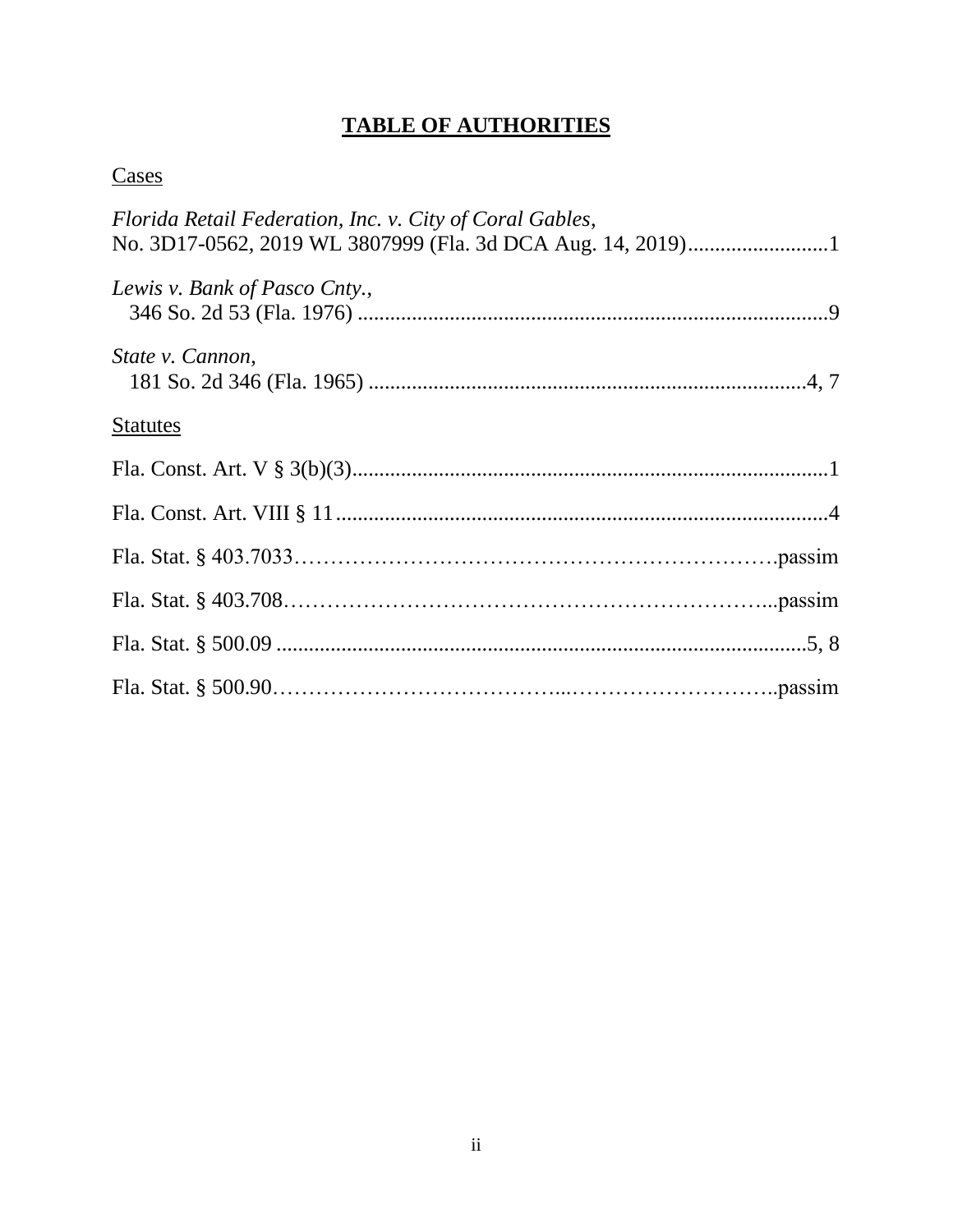#### **JURISDICTIONAL STATEMENT**

<span id="page-3-0"></span>This Court has jurisdiction because the Third District expressly declared three Florida statutory provisions valid in *Florida Retail Federation, Inc. v. City of Coral Gables*, No. 3D17-0562, 2019 WL 3807999 (Fla. 3d DCA Aug. 14, 2019). *See* Art. V § 3(b)(3), Fla. Const.; Fla. R. App. P. 9.030(a)(2)(A)(i).

## **STATEMENT OF CASE AND FACTS**

<span id="page-3-1"></span>The Third District expressly declared sections 500.90, 403.7033, and 403.708(9), Florida Statutes valid (A. 3 ("This appeal concerns the validity and preemptory effect of ... three state statutes"), A. 6, 13 ("sections 403.708(9), 403.7033, and 500.90 are constitutional")). It held that all three statutes preempt local regulation of polystyrene (or "Styrofoam"), and thus rescind Florida municipalities' right to control the sale and use of this nonrecyclable material within their borders. The City of Coral Gables (the "City"), seeks review of the Third District's decision because none of the three statutes successfully preempts local polystyrene regulation, and the court's decision wrongly interferes with the City's right to home rule. The Third District's opinion should be reversed.

The specific question presented in the Third District was whether sections 500.90, 403.7033, and 403.708(9) preempt City Ordinance 2016-08 (the "City Ordinance") (A. 2-4). The City Ordinance, enacted on February 9, 2016, prohibits the sale or use of polystyrene "food service articles" by food service providers and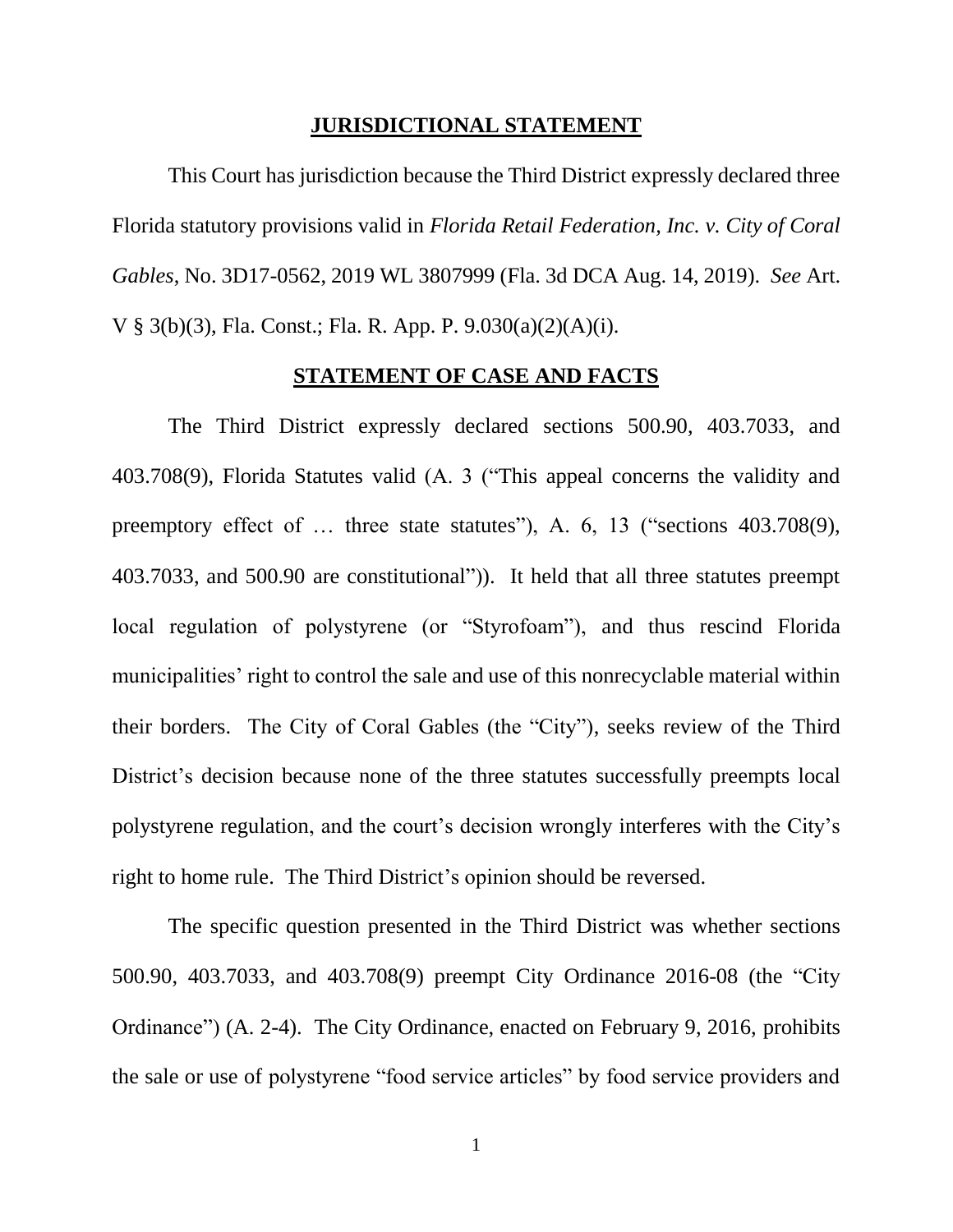stores within the City  $(A, 3-4)$ .<sup>1</sup> The larger question posed is whether state statutes which purport to preempt all regulation of a subject matter indefinitely—and without any instructions—to a state agency should prevent local governments from regulating issues of great local concern.

Section 500.90 preempts all regulation of polystyrene use to the Department of Agriculture and Consumer Services (the "Department"), and provides:

**500.90 Regulation of polystyrene products preempted to department.** — The regulation of the use or sale of polystyrene products by entities regulated under this chapter is preempted to the [D]epartment. This preemption does not apply to local ordinances or provisions thereof enacted before January 1, 2016, and does not limit the authority of a local government to restrict the use of polystyrene by individuals on public property, temporary vendors on public property, or entities engaged in a contractual relationship with the local government for the provision of goods or services, unless such use is otherwise preempted by law.

The Florida Legislature gave section 500.90 an effective date of July 1, 2016

(A. 7). The City was the *only* one of eight Florida municipalities with existing

polystyrene bans left unprotected by the statute's retroactivity provision, which

saved from preemption all ordinances enacted before January 1, 2016 (A. 7-8).

Section 403.7033, Florida Statutes provides, in pertinent part:

 $\overline{a}$ 

<sup>&</sup>lt;sup>1</sup> The City Ordinance also prohibits the sale and use of (1) polystyrene containers by City vendors or contractors within the City or in performing their duties under a City contract; and (2) polystyrene articles by special event permittees in City facilities. Plaintiffs-Appellants did not challenge these two provisions below as they are expressly permitted by section 500.90.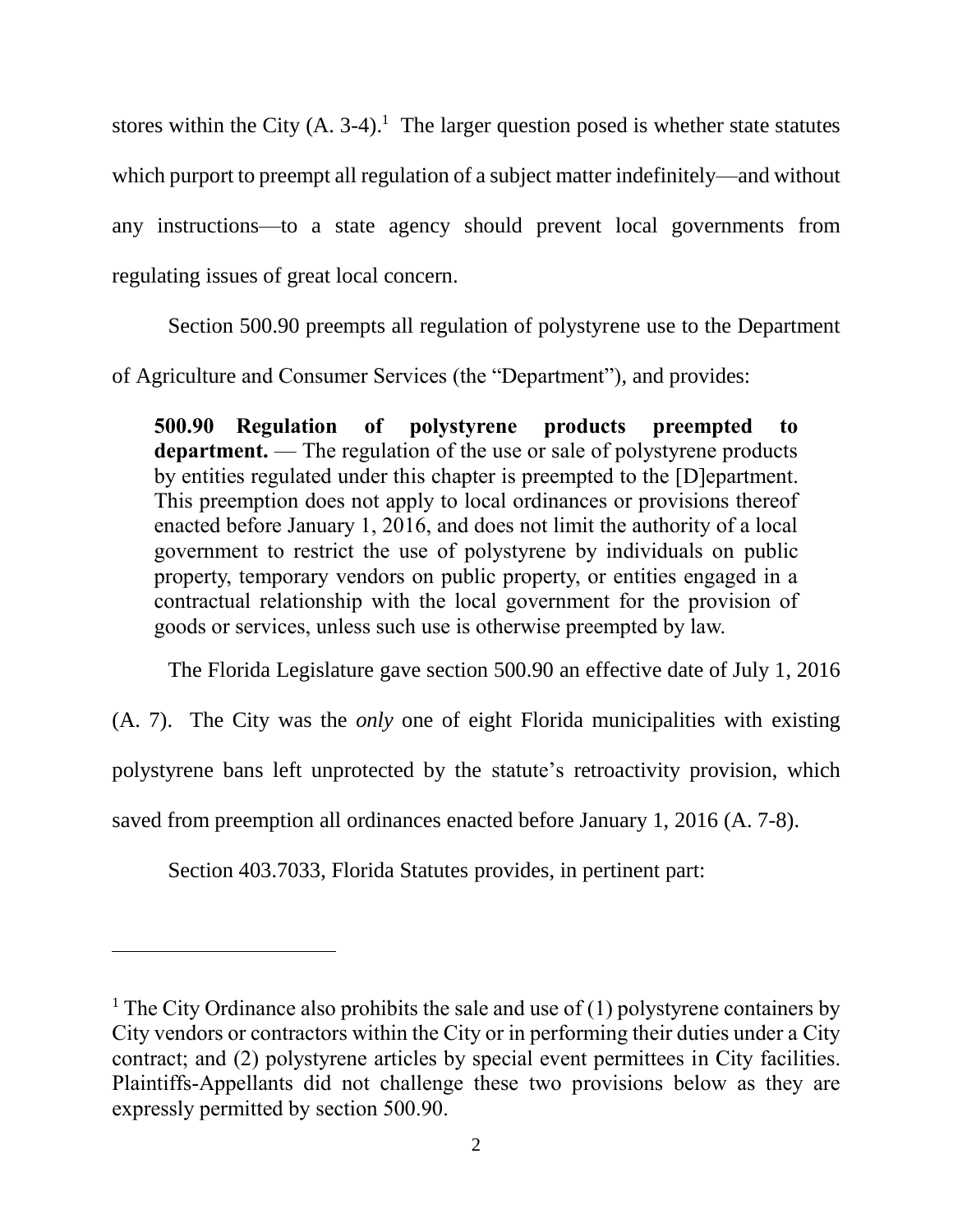**403.7033 Departmental analysis of particular recyclable materials.**—The Legislature finds that prudent regulation of recyclable materials is crucial to the ongoing welfare of Florida's ecology and economy. As such, the Department of Environmental Protection shall undertake an analysis of the need for new or different regulation of auxiliary containers, wrappings, or disposable plastic bags used by consumers to carry products from retail establishments. … To ensure consistent and effective implementation, the department shall submit a report with conclusions and recommendations to the Legislature no later than February 1, 2010. Until such time that the Legislature adopts the recommendations of the department, no local government, local governmental agency, or state government agency may enact any rule, regulation, or ordinance regarding use, disposition, sale, prohibition, restriction, or tax of such auxiliary containers, wrappings, or disposable plastic bags.<sup>2</sup>

The Legislature enacted section 403.7033 in 2008 (A. 3). The Department of

Environmental Protection timely submitted its report in 2010, but the Legislature

has taken no further action in furtherance of its conclusions and recommendations.

Finally, section 403.708, Florida Statutes provides:

## **403.708 Prohibition; penalty.**—

 $\overline{\phantom{a}}$ 

man and the contract of the contract of the contract of

(9) The packaging of products manufactured or sold in the state may not be controlled by governmental rule, regulation, or ordinance adopted after March 1, 1974, other than as expressly provided in this act.

Notably, section 403.708(9) purports to preempt local regulations addressing

product packaging, while the City Ordinance applies more broadly to the sale and

<sup>&</sup>lt;sup>2</sup> It is unclear whether polystyrene qualifies as "recyclable material" under section 403.7033, as it is not generally recyclable in the State of Florida.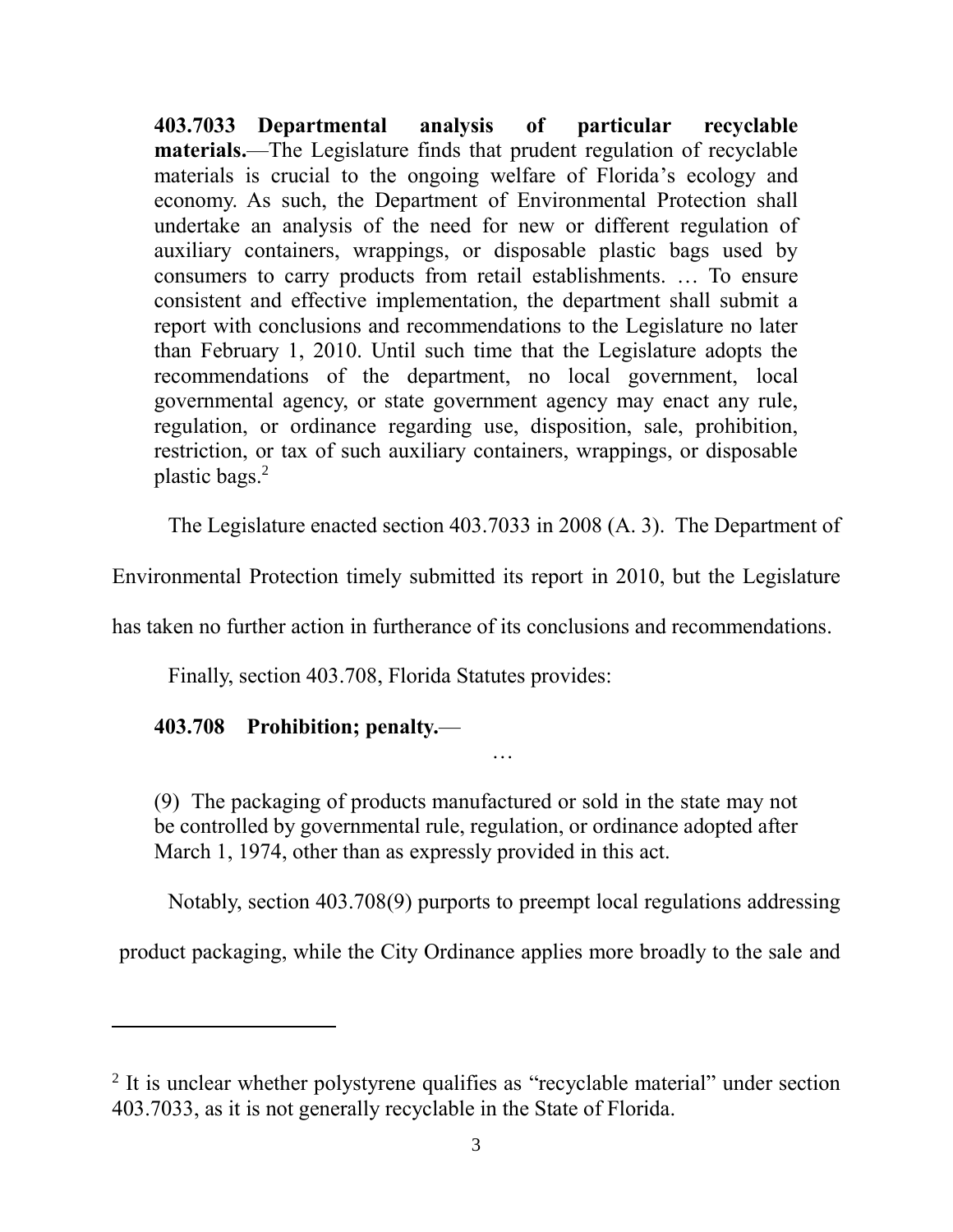<span id="page-6-0"></span>use of polystyrene "food service articles." *See* p. 1, *supra*.

#### **A. The Trial Court Proceedings and Ruling on Summary Judgment**

Appellant Super Progreso, Inc. filed suit in July 2016, claiming that sections 500.90, 403.7033, and 403.708(9), Florida Statutes preempt the City Ordinance (A. 4). Both parties moved for summary judgment (A. 4).

The trial court granted the City's motion for summary judgment (A. 4). The court ruled on several grounds, three of which the Third District addressed in its opinion. First, the trial court held that section 500.90 violates the Miami-Dade Home Rule Amendment, Art. VIII, § 11, Fla. Const. of 1885 (1956), *retained in* Art. VIII, § 6 n.3, Fla. Const. of 1968, which prohibits the Legislature from enacting "laws which relate only to Dade County [or its municipalities]." *State v. Cannon*, 181 So. 2d 346, 347 (Fla. 1965). The trial court reasoned that section 500.90 violates the Home Rule Amendment because its retroactivity provision singled out the City Ordinance as the only existing municipal ordinance subject to preemption (A. 7).

Second, the trial court held that all three statutory provisions are unconstitutionally vague because they delegate legislative discretion to state agencies without guidelines or standards for implementation (A. 8-10).

Third, the court held that section 500.90 is arbitrary and capricious because it creates classification schemes not reasonably related to the legislation's purpose (A. 10). The court based this conclusion on the retroactivity provision, which segregated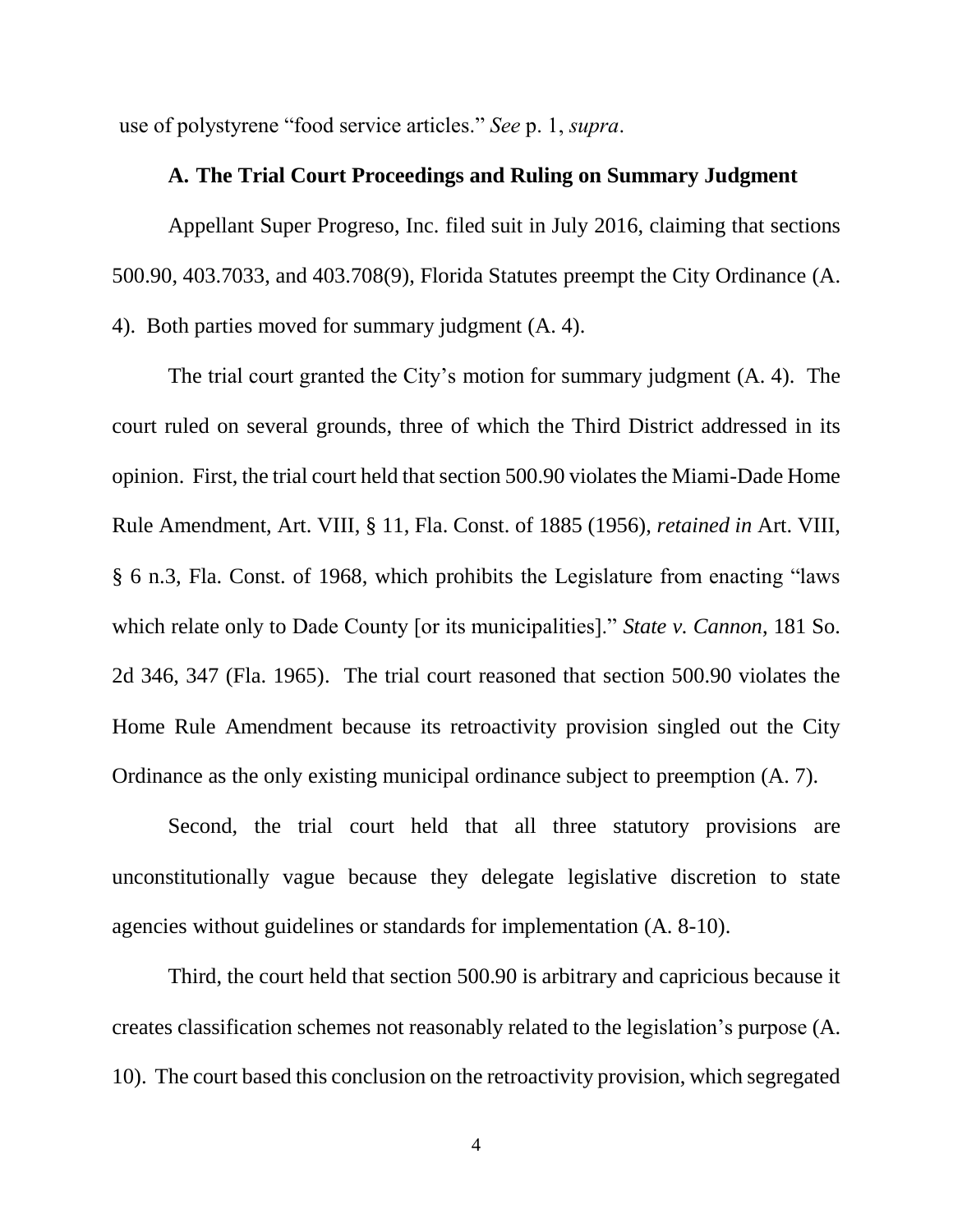the City Ordinance from ordinances enacted before January 1, 2016, and a "beach town" vs. "non-beach town" classification raised by the Plaintiffs (A. 10-11).

## **B. The Third District Court of Appeal Reverses**

<span id="page-7-0"></span>The Third District reversed on three grounds (A. 6-11). The court held first that section 500.90, Florida Statutes does not violate the Home Rule Amendment because section 500.90 preempts all Florida municipalities from regulating polystyrene after January 1, 2016 (A. 7). The court reasoned that section 500.90, despite its retroactivity clause excluding only the City from exemption, "does not impermissibly single out the City or Miami-Dade County." (A. 7-8.)

Next, the Third District held that none of the three provisions at issue violates the nondelegation doctrine (A. 8-10). The court opined that the plain language of section 500.90—"[t]he regulation of the use or sale of polystyrene products by entities regulated under this chapter is preempted to the [D]epartment"—does not delegate any authority to the Department (A. 9). It attributed the statute's silence on delegation to the enactment of section 500.09, Florida Statutes, which permits the Department to "adopt rules necessary for the efficient enforcement of this chapter..." and "adopt rules relating to food safety an consumer protection requirements for the … packing … of food." (A. 9-10). The court found sections 403.708(9) and 403.7033 to be constitutional because "neither statute delegates any legislative authority" (A. 10).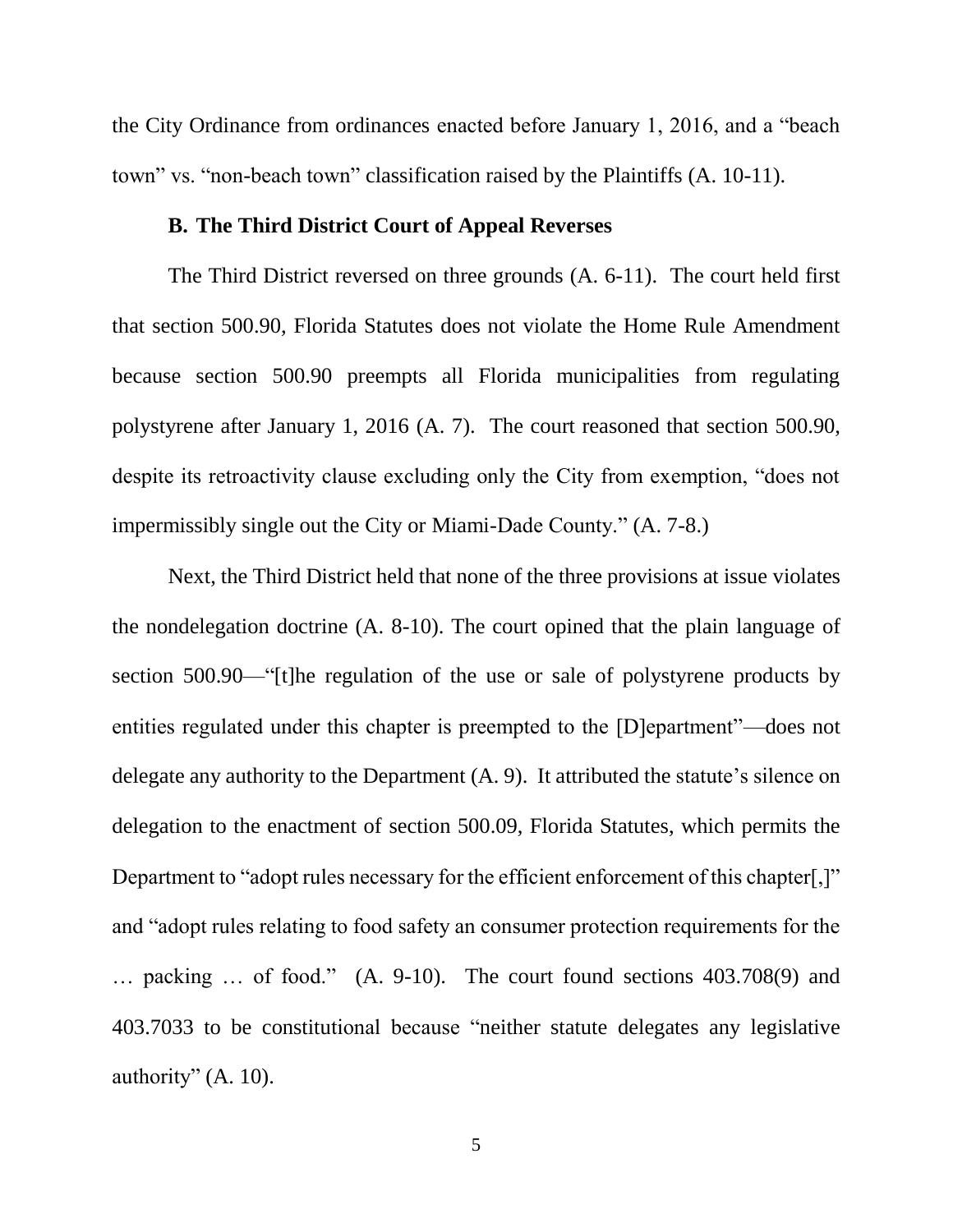Finally, the Third District held that section 500.90 does not set forth a classification scheme not reasonably related to its statutory purpose, and thus is not arbitrary and capricious (A. 10-11). The court rejected the notion that the retroactivity provision in section 500.90, which isolated the City as the only municipality with an existing ordinance left unprotected from preemption, created a classification of "political subdivisions or other entities" (A. 11).

## **SUMMARY OF ARGUMENT**

<span id="page-8-0"></span>This Court has discretion to review the opinion below based on the Third District's express declarations that all three statutes are valid and constitutional. Specifically, the Third District held that section 500.90 does not violate the Home Rule Amendment; none of the three provisions impermissibly delegates legislative authority to a state agency; and the Legislature did not create an arbitrary classification scheme by including a retroactivity provision in section 500.90 which segregates the City Ordinance from seven other municipal ordinances protected from preemption based on its date of enactment alone.

The Court should accept review because the Third District's opinion nullifies home rule in favor of three unconstitutional statutes. Its reasoning disregards both the plain language of all three statutory provisions, as well as the effect of section 500.90's retroactivity provision. Left unaddressed, the Third District's opinion will have serious repercussions throughout the State, leaving local governments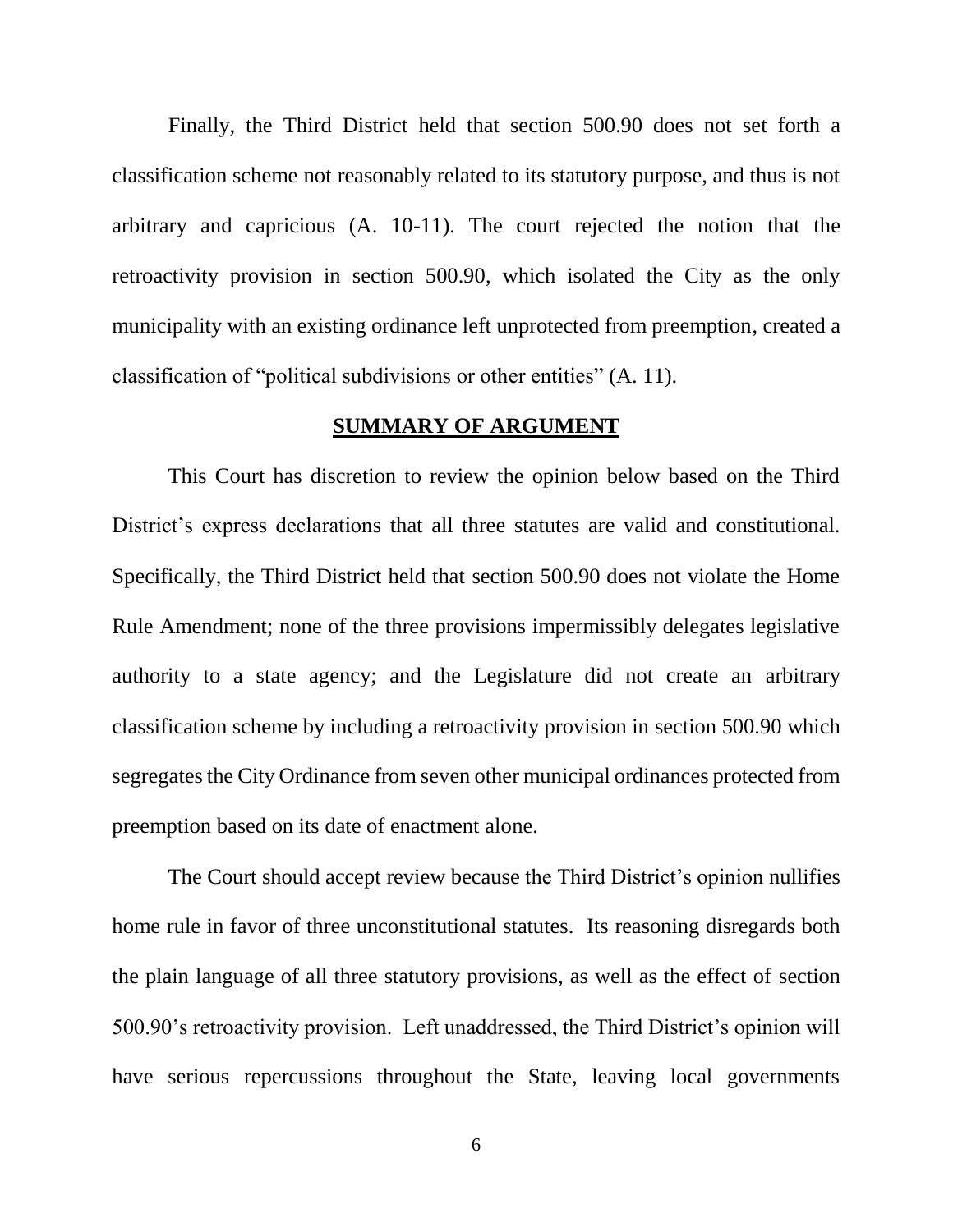powerless to regulate not only the sale and use of polystyrene and other environmentally damaging materials, but also other fields where the Legislature might similarly claim total preemption without meeting constitutional standards.

## **ARGUMENT**

#### <span id="page-9-1"></span><span id="page-9-0"></span>**A. The Court Expressly Declared Section 500.90 Valid.**

The Third District expressly declared section 500.90 valid on three grounds. It held first that section 500.90 does not violate the Home Rule Amendment to the Florida Constitution, which prohibits the Legislature from enacting "laws which relate only to Dade County [or its municipalities]." *State v. Cannon*, 181 So. 2d 346, 347 (Fla. 1965). The Third District held that the section 500.90 does not target the City because it "plainly preempts *all* municipalities statewide from enacting local polystyrene regulations after January 1, 2016" (A. 7 (emphasis in original)). The Third District did not address the effect of the statute's retroactivity provision, which isolated the City as the *only* Florida municipality with an existing ordinance not protected from preemption (A. 7-8). In fact, the retroactivity provision shielded seven other existing ordinances from preemption.<sup>3</sup>

The Third District next declared section 500.90 valid on the ground that it

 $\overline{\phantom{a}}$ 

<sup>&</sup>lt;sup>3</sup> The seven protected municipalities were Bal Harbour, Bay Harbor Islands, Hollywood, Key Biscayne, Miami Beach, North Bay Village, and Surfside. These seven ordinances remain in force and unchallenged.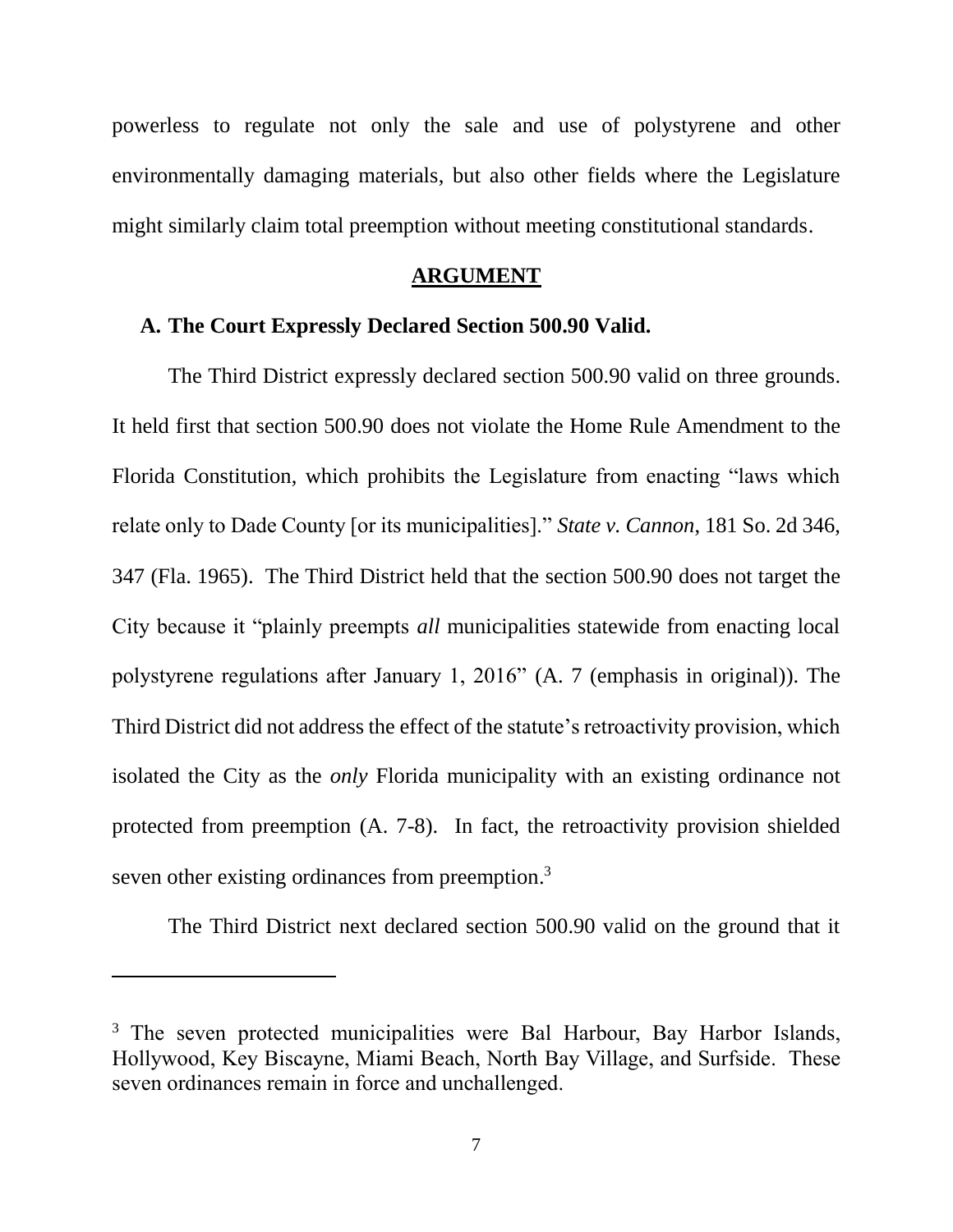does not violate the nondelegation doctrine, which prohibits delegations of legislative authority to state agencies absent standards and guidelines for implementation (A. 8-10). Despite clear language preempting the regulation of polystyrene "to the [D]epartment," the court held that section 500.90 "does not, on its face, delegate legislative authority to the Department of Agriculture" (A. 9).

The court reasoned that the Department's rulemaking authority stems from section 500.09, Florida Statutes, which provides that "[t]he department may adopt rules necessary for the efficient enforcement of  $\dots$  chapter [500]" (A. 9-10).<sup>4</sup> Section 500.09(4)—the only subsection of the provision that addresses food packaging provides that "[t]he department may adopt rules relating to *food safety and consumer protection* requirements for the manufacturing, processing, packing, holding, or preparing of food…."; it does not authorize rulemaking (or set forth standards and guidelines for such rulemaking) on food packaging for all purposes. *See* § 500.09(4), Fla. Stat. (2019) (emphasis added). The Legislature thus delegated its authority over whether *and* how to regulate polystyrene entirely to the Department without any guidelines or standards for implementation. *Cf. Lewis v. Bank of Pasco Cnty.*, 346

 $\overline{a}$ 

<sup>&</sup>lt;sup>4</sup> The Third District attributed this language to section 500.09(4) (A. 10). It comes, however, from section 500.09(3). Section 500.09(4), the subsection addressed in the trial court order, empowers the Department to adopt rules relating to food safety and consumer protection requirements for food packing. *See infra*.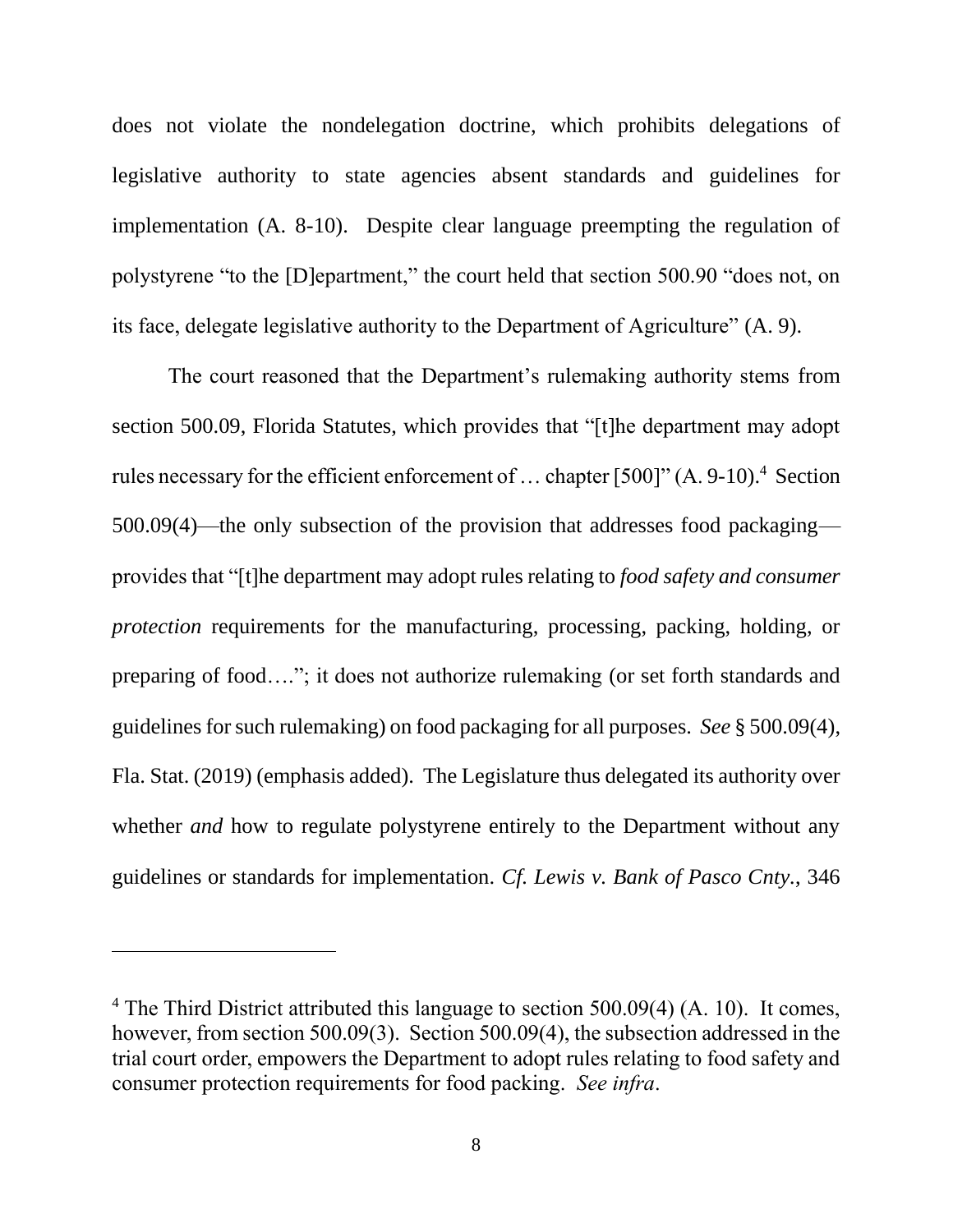So. 2d 53, 55-56 (Fla. 1976) ("This Court has held in a long and unvaried line of cases that statutes granting power to administrative agencies must clearly announce adequate standards to guide the agencies in execution of the powers delegated.").

Finally, the Third District declared section 500.90 valid on the ground that it does not create classification schemes unrelated to its statutory purpose (A. 10-11). In so doing, the Third District rejected the notion that the statute is unconstitutional because its retroactivity provision arbitrarily segregated the City from other municipalities (A. 11). The Third District did not explain how a January 1, 2016 cutoff date for municipalities to regulate polystyrene reasonably relates to a legitimate state purpose (A. 10-11).

## <span id="page-11-0"></span>**B. The Court Expressly Declared Sections 403.708(9) and 403.7033 Valid.**

The Third District expressly declared sections 403.708(9) and 403.7033 valid on the ground that neither violates the nondelegation doctrine (A. 10). The court reasoned that these provisions "simply prohibit local governments from regulating" specific activities without delegating legislative authority (A. 10). Both statutes are unconstitutionally vague; section 403.7033, enacted in 2008, allows the State to take no action indefinitely on the regulation of certain recyclable materials, paralyzing local governments with respect to their own legislation. *See* p. 3, *supra*.

## <span id="page-11-1"></span>**C. The Third District's Opinion Will Paralyze Local Regulation.**

The Third District's opinion will have serious repercussions throughout the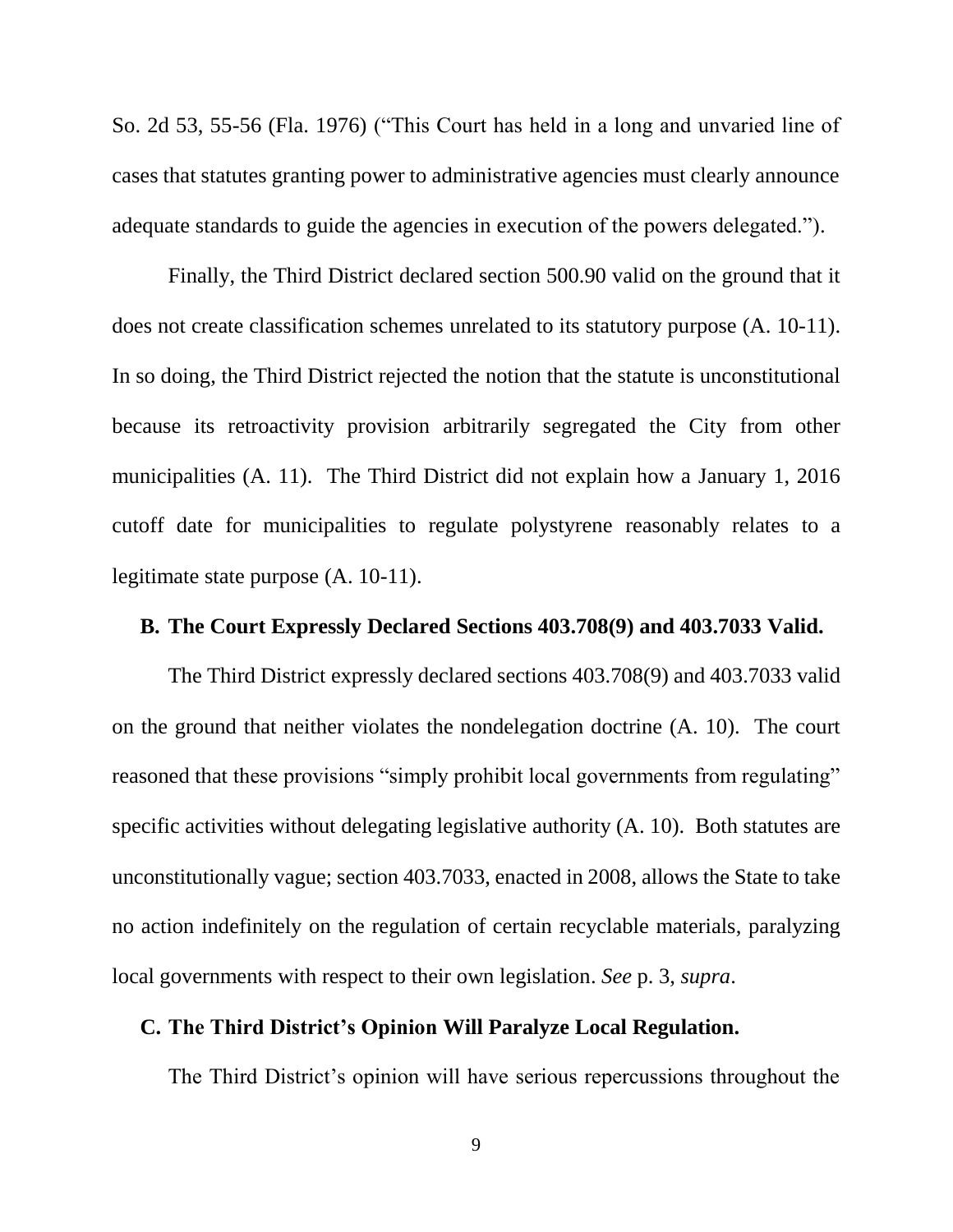State for issues beyond environmental regulation. By declaring sections 500.90, 403.7033, and 403.708(9) valid, the Third District has authorized the Legislature to preempt entire fields to state agencies which have neither the intent to take action nor any guidelines for rulemaking. Such broad delegations of legislative power create a regulatory vacuum; municipalities are indefinitely rendered powerless to control potential crises within their borders while the State does nothing for years on end. The City, for example, has more than one hundred miles of waterway; its need to regulate the sale and use of environmentally harmful materials like polystyrene is immediate, and likely more so than that of other Florida municipalities. Despite home rule, its hands are now tied, and there is nothing to indicate that the Department will take action on polystyrene. Were the Legislature to similarly preempt all regulation of a more imminently dangerous product—for example, toxic chemicals or weapons—the consequences for local governments would be all the more severe.

Though the State may preempt local laws, it must do so within the bounds of the Florida Constitution. Florida courts should not approve broad statutes that violate home rule and delegate all discretion as to how and whether to regulate issues of great local concern.

#### **CONCLUSION**

<span id="page-12-0"></span>For the reasons stated above, this Court should accept jurisdiction.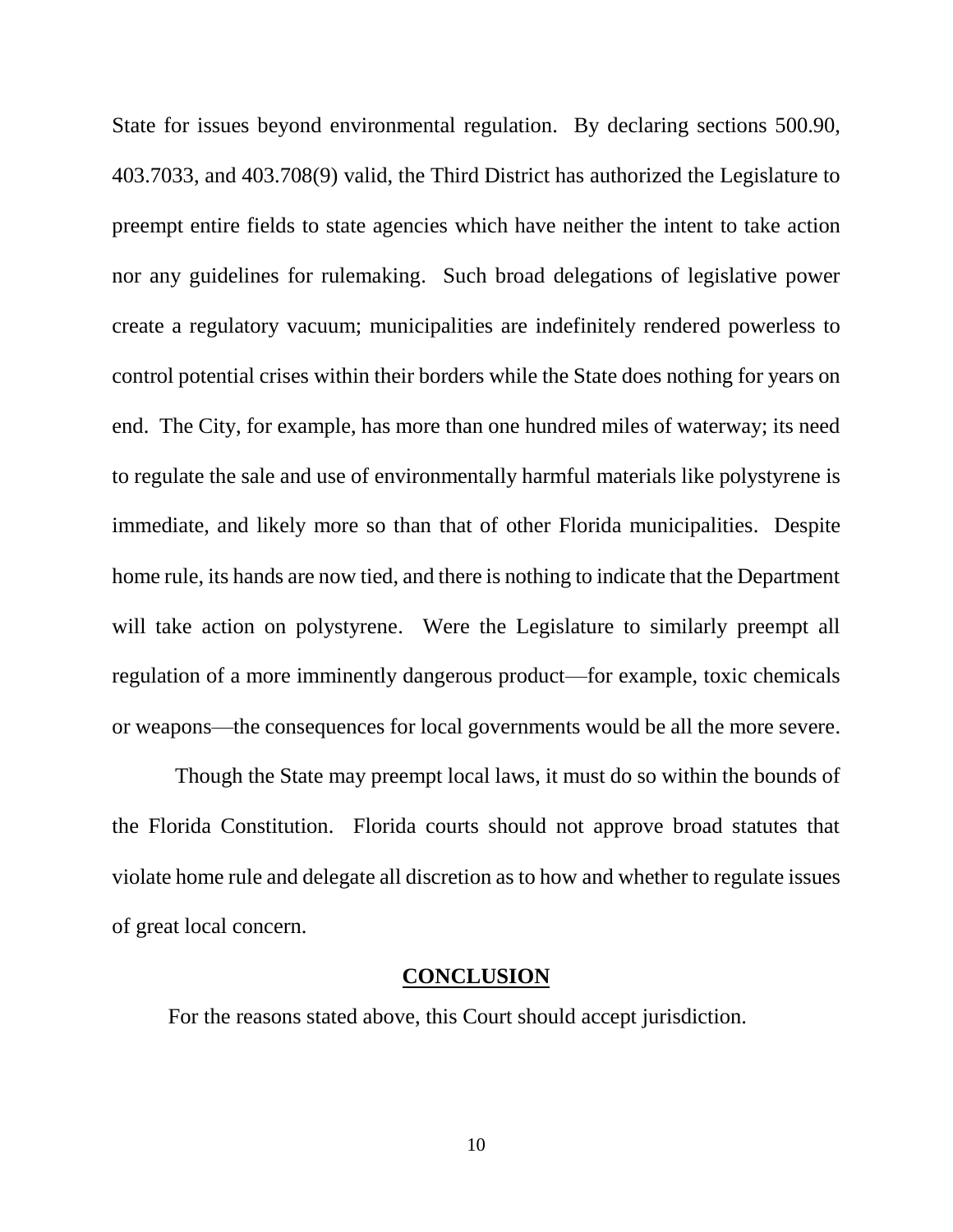Respectfully submitted,

**Kozyak Tropin & Throckmorton LLP** 2525 Ponce de Leon Blvd., 9<sup>th</sup> Floor Coral Gables, Florida 33134

By: /s/ Corali Lopez-Castro Corali Lopez-Castro [clc@kttlaw.com](mailto:clc@kttlaw.com) Florida Bar No. 863830 Rachel Sullivan [rs@kttlaw.com](mailto:rs@kttlaw.com) Florida Bar No. 815640 Mindy Y. Kubs Florida Bar No. 41009 [myk@kttlaw.com](mailto:myk@kttlaw.com)

**City of Coral Gables Office of the City Attorney** 405 Biltmore Way Coral Gables, Florida 33134

By: /s/ Miriam S. Ramos Miriam S. Ramos Florida Bar No. 581348 [mramos@coralgables.com](mailto:mramos@coralgables.com)

*Counsel for Petitioner*

## **CERTIFICATE OF COMPLIANCE**

I certify that this brief complies with the requirements of Rule  $9.210(a)(2)$ 

and is written in 14-point font.

By: /s/ Corali Lopez-Castro Corali Lopez-Castro